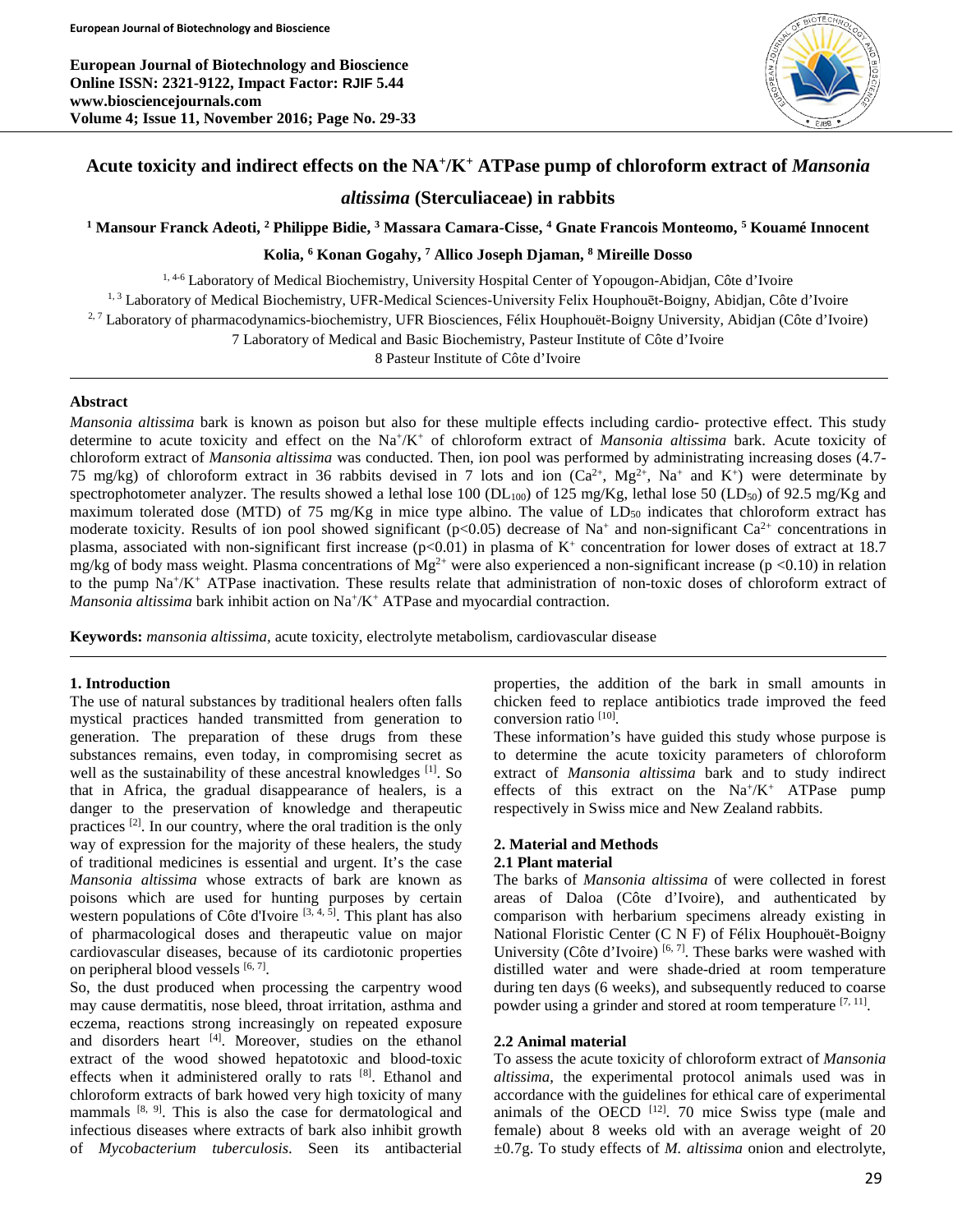were used 36 New Zealand rabbits Cunistar type of  $1.5 \pm 0.24$ Kg, aged of 8 weeks from farming Bingerville (Côte d'Ivoire). All animals acclimatized for two weeks during which they receive an average of 160 g daily of a suitable supply of IVOGRAIN origin.

#### **2.3 Preparation of chloroform extract**

One hundred grams (100 g) of powder were macerated in 1000 mL of distilled water during 24 hours. The homogenate were filtered three times in succession absorbent cotton and then once on Wattman paper. Then, the filtrate was lyophilized using freeze-dryer model Telstar-LyoQuest-55 to obtain the dried aqueous extract  $[7, 11]$ . From this crude extract, the chloroform extracts of *Mansonia altissima*, was prepared according to own technique laboratory and chloroform portion isolated by fractionation [7, 11].

### **2.4 Purification of the chloroform extract**

In the context of a purification process, it has been realized on the chloroform extract of *Mansonia altissima* by thin layer chromatography in several steps of which the last one on a silica gel column with an eluent made up of chloroform and 15% of methanol. The product is drying object during 1 h 30 mn in an oven  $(115^{\circ}$  C). We obtained by revelation with the antimony trichloride  $(SbCl<sub>3</sub>)$  that the spot lights are ranged from yellow-green to brown-yellow, which tended to disappear [7, 11].

#### **2.5 Phytochemical screening**

Phytochemical sreening was carried out on the chloroform extract to characterize the different chemical groups present in a plant extract with pharmacological interest  $[11]$ . These are chemical reactions that help identify the presence of chemical substances. These tests have focused on research the following main chemical groups reported in Table 1.

| <b>Table 1:</b> Products of characterization of main chemical constituents |
|----------------------------------------------------------------------------|
| of chloroform extract of <i>Mansonia altissim</i>                          |

| Secondary metabolites   | Reaction caracterizing                 |  |  |  |  |
|-------------------------|----------------------------------------|--|--|--|--|
| Total phenols           | Reaction of Folin-Ciocalteu            |  |  |  |  |
| Flavonoids              | Reaction at cyanidin                   |  |  |  |  |
| Alkaloids               | Reaction of Dragendorff and Bouchardat |  |  |  |  |
| Tanins                  | <b>Reaction of Stiasny</b>             |  |  |  |  |
| Saponins                | Test de production de mousse           |  |  |  |  |
| <b>Ouinones</b>         | <b>Reaction of Borntraeger</b>         |  |  |  |  |
| Sterols and triterpenes | Reaction of Liebermann                 |  |  |  |  |
| Cardiotonic Glycosides  | Reaction at liqueur de Fehling         |  |  |  |  |

# **2.6 Acute toxicity study**

# **2.6.1 Experimental animal**

The previously separate mice were placed in plastic cages containing wood shavings renewed every 3 days. The 70 mice (male and female) were acclimatized for during 4 weeks and divided into 7 homogeneous groups of 10. They were fasted for 24 hours before administration of the extract  $[9, 12]$ .

#### **2.6.2 Animal treatment**

The administered solutions were prepared the day before. Mice in the control group (group 1) received 0.1 mL of chloroform solution. The others lots of mice have received different concentrations of chloroform extract of *Mansonia altissima* based on weights of different lots. These solutions

were administered intraperitoneally using sterilized insulinsyringes. The animals thus treated are subjected to continuous monitoring during the 2 hours to raise the number of deaths and clinical signs for each lot [9].

### **2.6.3 Assessment of acute toxicity**

Concentrations of chloroform extract of bark of *Mansonia altissima* were prepared based on the principle that concentrations administered should be reduced to the body weight of the mice saw that the injected doses in mg/kg of body weight (b.w.). Thus, a mother solution of chloroform extract of *Mansonia altissima* was obtained from the dissolution of 1 gram of product in 100 mL of chloroform, corresponding to 1% or a concentration of 10 mg/mL. From this stock solution, different dilutions were performed to obtain concentrations corresponding to doses of 75 - 87.5 – 100 - 112.5 – 125 and 137.5 mg/kg of body weight  $[9]$ .

### **2.6.4 Determination of lethal doses**

The 70 mice of 20  $\pm$ 0.7g divided in 7 lots of 10 mice were subjected to intraperitoneal injections. Toxicity tests were conducted in mice by injecting chloroform extract dilutions of 1% for the determination of lethal doses (LD) and tolerable doses (TD). The 7 lots were treated with dosages of chloroform extract of *Mansonia altissima* by using respective concentrations of 0.15 to 0.55 mg/mL. Acute toxicity parameters determined in this study were maximum tolerated dose (MTD), lethal dose  $50\%$  effect (LD<sub>50</sub>) and lethal dose to 100% effect  $(LD_{100})$ . They were obtained from the curve trevan given by the percentage of mortality of mice as a function of logarithm of doses administered  $[9, 13]$ .

### **2.7 Ion pool or electrolyte mechanism 2.7.1 Experimental animal**

The rabbits (36) were divided equally into 6 groups of 6 rabbits, including a control group. They have been conditioned in accordance with international standards of toxicological expertise drugs. The doses administered intraperitoneally were less than or equal to DMT of chloroform extract obtained after the completion of acute toxicity assess. This study involved the use of chloroform extract of *Mansonia altissima* at 75.0 mg/kg of body weight, similar dose those found by Guédé-Guina <sup>[6]</sup>. Thus, concentrations of chloroform extract of *Mansonia altissima* administered to different groups of rabbits are 4.69 - 9.37 - 18.75 - 37.5 and 75 mg/kg of body weight.

## **2.7.2 Terms sampling**

The samples are taken on an empty stomach in the marginal vein, once a week with sterile 23 G needle. The collected blood was centrifuged at 3000 revs/min for 10 min. the obtained were aliquoted to be stored at -20 °C freezer.

## **2.7.3 Ionic parameters assays**

The ion parameters analyzed were calcium  $(Ca^{2+})$ , magnesium  $(Mg<sup>2+</sup>)$ , sodium  $(Na<sup>+</sup>)$  and potassium  $(K<sup>+</sup>)$ . Sodium and potassium were analyzed using spectrophotometer SEAC fp 20 to temperature of 2000  $\mathrm{K}$  with reagents "Corning<sup>®</sup>" and read at 589  $\lambda$  (nm) for sodium and 767  $\lambda$  (nm) for potassium. Reactive "bioMérieux®" were used in a UV visible Hitachi 704 automatic analyzer for determination of calcium and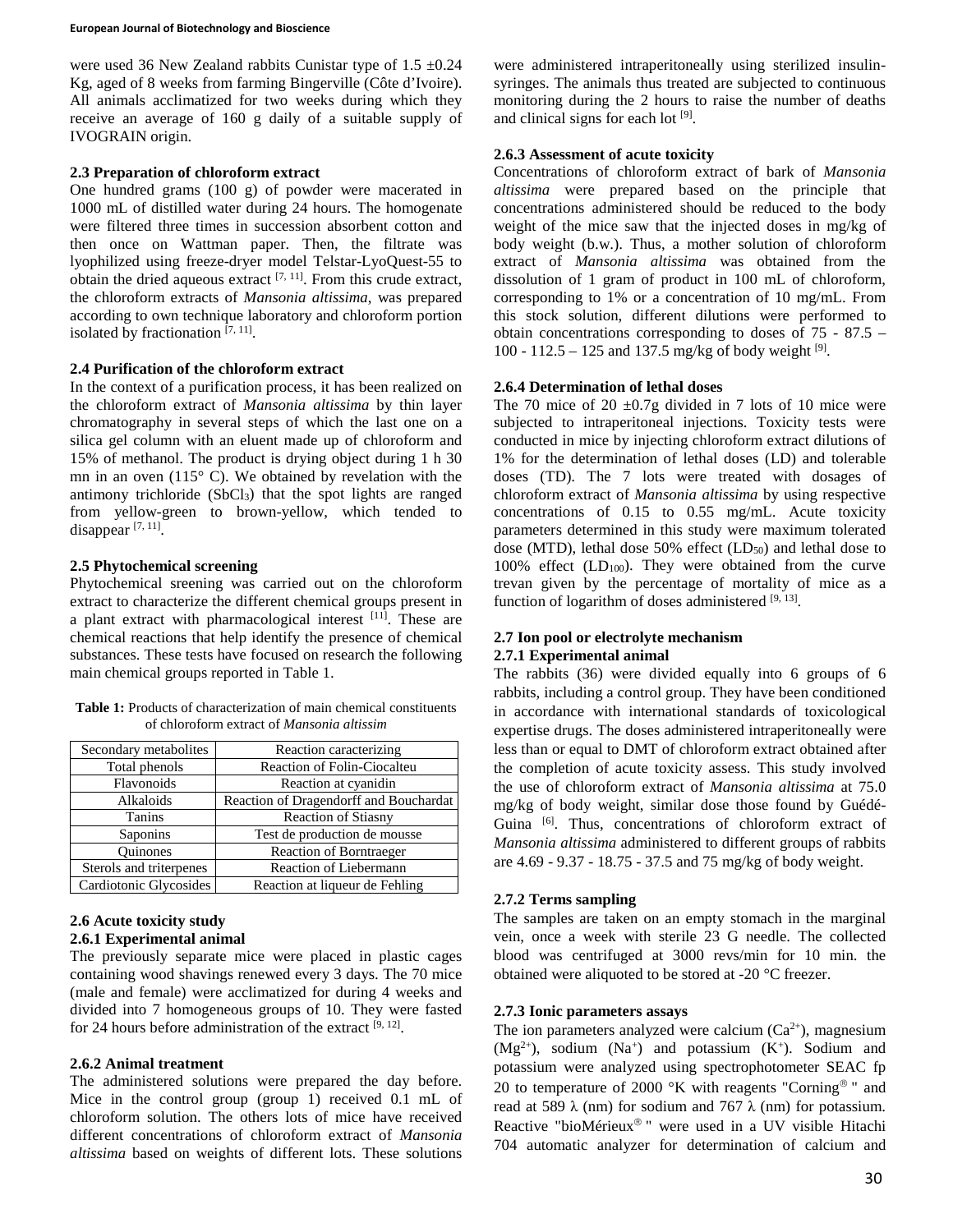magnesium through colorimetric methods in alkaline medium. The dosage of calcium is made in presence of O-cresol phthalein reading with 500  $\lambda$  (nm) and calmagite followed a reading at 530  $\lambda$  (nm) for magnesium.

#### **Statistic analysis**

In the study the values presented are expressed by assigned average standard deviation of the average. A comparison of average statistical analysis is made according to the Student's t test. The difference is seen when significant at  $p \le 0.05$ .

### **3. Results**

### **3.1 Phytochemical analysis of chloroform extract of**  *Mansonia altissima*

It is observed that the chloroform extract purified bark of *Mansonia altissima* contains alkaloids, tannins, saponins, quinones, terpenes, polyphenols, flavonoids and cardiac glycosides, which are secondary metabolites (Table 2).

**Table 2:** Secondary metabolites of chloroform extract of M. altissima

| secondary metabolites                                                                                                                                                                                                                                                                                              | <b>Chloroform extract</b> |  |  |  |  |
|--------------------------------------------------------------------------------------------------------------------------------------------------------------------------------------------------------------------------------------------------------------------------------------------------------------------|---------------------------|--|--|--|--|
| Alkaloids                                                                                                                                                                                                                                                                                                          |                           |  |  |  |  |
| Tanins                                                                                                                                                                                                                                                                                                             |                           |  |  |  |  |
| Saponins                                                                                                                                                                                                                                                                                                           |                           |  |  |  |  |
| <b>Sterols</b>                                                                                                                                                                                                                                                                                                     |                           |  |  |  |  |
| Polyphenols                                                                                                                                                                                                                                                                                                        |                           |  |  |  |  |
| Quinones                                                                                                                                                                                                                                                                                                           |                           |  |  |  |  |
| Terpenes                                                                                                                                                                                                                                                                                                           |                           |  |  |  |  |
| Flavonoids                                                                                                                                                                                                                                                                                                         |                           |  |  |  |  |
| Cardiac glycosides                                                                                                                                                                                                                                                                                                 |                           |  |  |  |  |
| $\sqrt{2}$ $\sqrt{2}$ $\sqrt{2}$ $\sqrt{2}$ $\sqrt{2}$ $\sqrt{2}$ $\sqrt{2}$ $\sqrt{2}$ $\sqrt{2}$ $\sqrt{2}$ $\sqrt{2}$ $\sqrt{2}$ $\sqrt{2}$ $\sqrt{2}$ $\sqrt{2}$ $\sqrt{2}$ $\sqrt{2}$ $\sqrt{2}$ $\sqrt{2}$ $\sqrt{2}$ $\sqrt{2}$ $\sqrt{2}$ $\sqrt{2}$ $\sqrt{2}$ $\sqrt{2}$ $\sqrt{2}$ $\sqrt{2}$ $\sqrt{2$ |                           |  |  |  |  |

(+) Presence, (-) Absence

#### **3.2 Acute toxicity**

#### **3.2.1 Mortality depending on dose**

It is observed a growing rate of mortality in experimental animals that is proportional to the increase in the concentration of the chloroform extract of *Mansonia altissima* administered with a maximum at 137.5 mg/kg of mouse body weight (Table 3).

**Table 3**: Mouse mortality as a function of the dose of the chloroform extract of *Mansonia altissima*

| Groups of animals                      | Group 1 |      | Group $2 \mid$ Group $3 \mid$ | Group 4 | Group 5 | Group 6 | Group 7 |
|----------------------------------------|---------|------|-------------------------------|---------|---------|---------|---------|
| Number of animals used                 | 10      | 10   | 10                            | 10      | 10      | 10      | 10      |
| Injected dose of the product $(mg/kg)$ |         | 75   | 87.5                          | 100     | 112.5   | 125     | 137.5   |
| Administered concentration (mg/ml)     | 0.1     | 0.15 | 0.17                          | 0.20    | 0.22.   | 0.25    | 0.55    |
| Amount of injected (mg/mouse)          |         | 1.5  | 1.75                          |         | 2.25    | 2.5     | 2.75    |
| Number of recorded deaths              |         |      |                               |         |         | 100     | 10      |
| Percent mortality                      |         |      | 30                            | 60      | 81      | 100     | 100     |

#### **3.2.2 Determination of LD50**

The projection on axis curve allowed deducting acute settings of acute toxicity in mice treated with chloroform extract of *M. altissima*. We obtained one  $DL_{50}$  of 92.5 mg/kg of body weight which was very significant (Figure 1)*.*



**Fig 1:** Curve mortality trends mice based doses of chloroform extract of *Mansonia altissima* bark c: injected concentrations (mg/kg/b.w.); LD50: lethal dose 50%.

#### **3.3 Effects on plasma ion pool rabbit**  $(K^+, Na^+, Ca^{2+})$

The study of electrolytes shows the increase  $K^+$  ion in plasma when the injected concentration product increase. Conversely, the concentrations of  $Na^+$  and  $Ca^{2+}$  decrease with increasing concentrations of injected chloroform extract (Figure 2). The plasma concentration of  $Mg^{2+}$  ion did not change during the study.



**Fig 2:** Variations of plasma electrolytes studied according to doses injected to rabbits

#### **4. Discussion**

Substances obtained after chloroform extraction and purification may be used for producing chemical characterization studies, toxicological and physiological on different animal models of organs such as the rabbit in order to understand their action mechanisms. Phytochemical analysis was resumed with a view to confirming preliminary results [11]. Sorting phytochemical highlighted chemical groups whose alkaloids and cardiac glycosides that have cardiotonic and vasodilatory properties or on peripheral blood vessels. Among the above-mentioned alkaloids has been identified. Also, extract of *Mansonia altissima* bark contains a cardiac glycoside, the mansonine which is a toxic compound that is similar to cardenolides [7]. Digitalis and ouabain from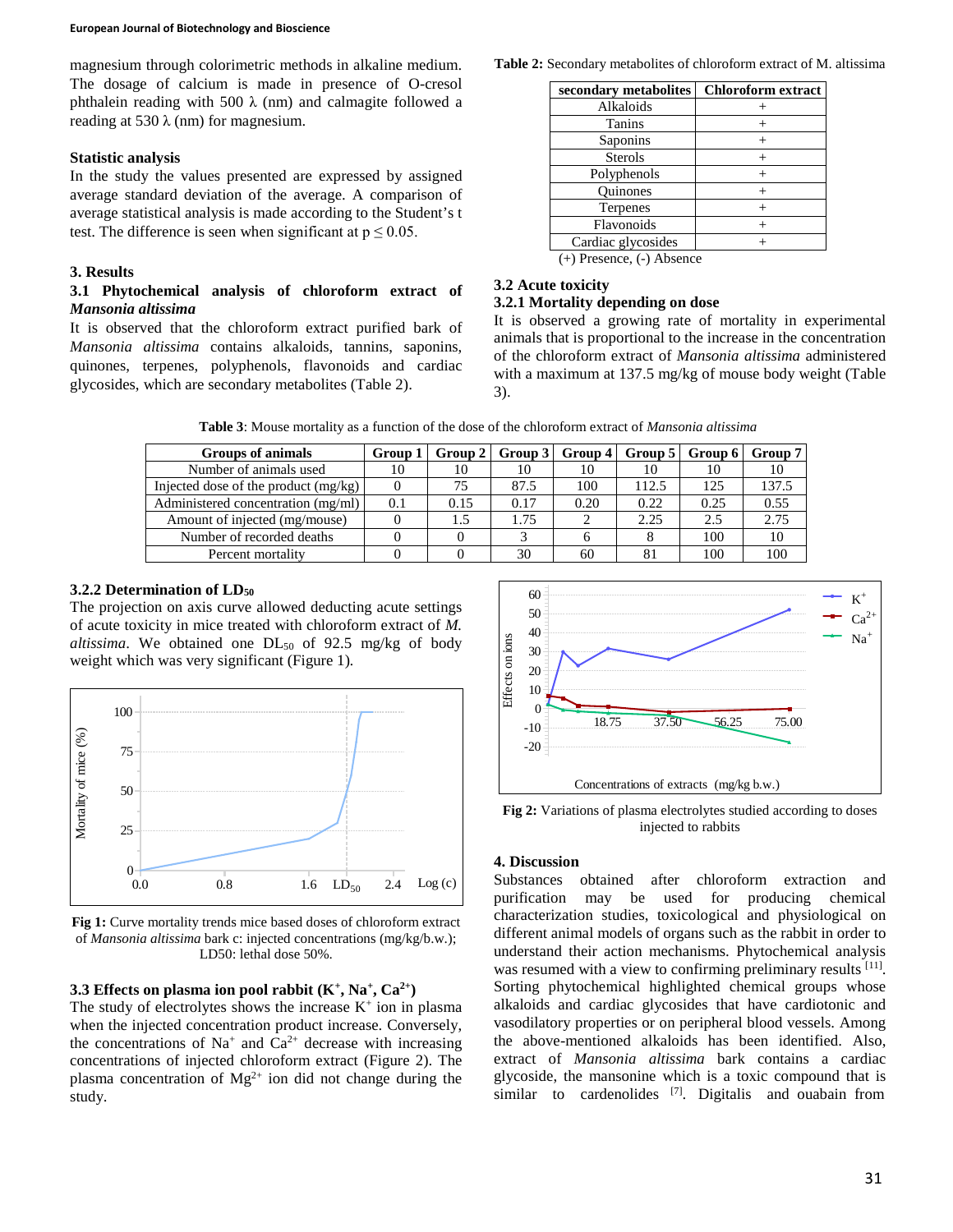Strophanthus. Its aglycone has been identified, it is strophanthidin.

## **Acute toxicity of chloroform extract of** *Mansonia altissima* **on mice**

The analysis of results indicates a growth of mortality rates progressively increase according to dose-response of chloroform extract 1% of *Mansonia altissima* bark. Indeed, the mortality rate increased 30% dose of 87,5 mg/kg to 100 mg/kg, and 19% of the dose 112.5 mg/kg to 125mg/kg. This allows deducing a dose-response effect of chloroform *Mansonia altissima* extract on mice <sup>[14]</sup>. The different toxicity tests of the chloroform extract of bark of *Mansonia altissima* allowed us to obtain the following results with the maximum tolerated dose is 75 mg/kg body weight; the lethal dose 50 of 92,5mg/kg and the lethal dose of 100, 125 mg/kg. Acute toxicity parameters thus obtained show that at doses between 0 and 75 mg/kg body weight, there is a lack of mortality in mice. However, at doses greater than 75mg/kg of body weight, he was found dead mice after a definite time.

TMD obtained appears as one tolerated by the body and could therefore potentially be used for experimental basis in a biological safety study on other animal models. These results obtained with the DMT of 75 mg/kg body weight corresponding to a concentration of 1.5 mg /20 g. They are approximate to the minimum concentration of chloroform extract of *M. altissima* (DMT = 1.6 mg/25g equivalent to 64 mg/kg) reported by Guédé-Guina [6, 15]. Moreover, Guédé found after chloroform extract of Directors of *Mansonia altissima* bark 1%, an  $LD_{50}$  of 77 mg/kg of Pc (or  $1,93$ mg/25g) and  $DL_{100}$  89 mg/kg of body weight (or 2.23 mg/ 25 g) in mice.

Thus, the value of 92,5mg/kg body weight obtained for the  $LD_{50}$  in mice is used to classify the chloroform extract of *Mansonia altissima* bark of moderately toxic substance according to the scale of Gosselin toxicity classes, and Smith Hodge  $[12, 16]$ . Moreover, for this LD<sub>50</sub> value, a person of 70 kg should receive 92.5 mg/kg x 70, or 6475 mg of product as a single dose to run the same risks. This dose of 6, 475 g of chloroform extract of *Mansonia altissima* bark on the classification scale Gosselin et al. [17], could be classified almost not toxic to humans and can be then used for physiological test.

These results show that the chloroform extract of *Mansonia altissima* bark is inactive in vivo at doses below 75 mg/kg body weight and allow to see that the chloroform extract of *Mansonia altissima* single doses exert its toxic action over a period ranging from 35 minutes to 2 hours after injection according to data observed clinical signs. Beyond 2 hours, treated mice surviving each batch are within a recovery phase which becomes complete after 48 hours. Given this observation, it appears that the animal organism could detoxify after 48 hours either by making the substance harmless, either by completely eliminating the natural excretion routes.

Before administration of chloroform extract of *Mansonia altissima*, ionic plasma parameters in rabbits about sodium and potassium were respectively between 136.95 mg/l and 143.45 mg/L and 3.67 mg/l 4.57 mg/L against 137.93-145.85 mg/L and 3.51-4,27mg/L. Serum calcium in our study ranged from 89.75 to 98.25 mg/L against 89.57- 98.43 mg/L. These values at rest join those obtained of the New Zealand rabbit–Cunistar in Côte d'Ivoire by Coulibaly [3]. Thus, sodium, potassium, calcium and magnesium in serum are respectably  $140.2 \pm 3.25$ mEq/L; 4.12 ±0.45 mEq/L; 94 ±4.25 mg/L and 15.72 ±3.74 mg/L. These values observed in rabbits of tropical areas do not appear with Boucher [5] data indicative concerning plasma magnesium values between 57 mg/L and 47 mg/L and potassium those between 6 mEq/L and 5.5 mEq /L in rabbits.

The administration of chloroform extract of *Mansonia altissima* in rabbits showed a gradual decrease in sodium administered at the lowest concentration (4.7 mg/kg) (passer) 144.7 mg/L to 116 mg/L average to 75 mg/kg. This decrease was significant ( $p < 0.05$ ). Plasma concentrations of potassium on the other hand there is a progressive increase becomes significant ( $p < 0.01$ ) in the administration of a product concentration of 18.7 mg/kg body weight body. Calcium and magnesium respectively and *undergoes* a non-significant decrease marked increase ( $p < 0.10$ ) in the administration of increasing doses of chloroform extract of *Mansonia altissima*.

Plasma variations of different electrolytes (Na<sup>+</sup>, K<sup>+</sup>, Ca<sup>2+</sup> and Mg2+) on administration of chloroform extract of *Mansonia altissima* is explained the mechanism action of these ions on the cardiac tissue by the inhibiting action on the  $Na^+/K^+$ ATPase pump contained in the chloroform extract [18]. The non-significant increase constated plasma concentration of magnesium after injection of increasing doses of chloroform extract is also related to the inhibition of the  $Na^+/K^+$  ATPase pump membrane whose activation involves the  $Mg^{2+}$ .

The cardotonic activity of the chloroform extract of *Mansonia altissima* is due to the presence of cardiac glycosides digitalic or revealed by phytochemical screening. The digitalic, a therapeutic class of drug used in cardiology is a related substance digitalin, derived from digital (plant). His cardiac mechanism of action is manifested by a positive inotropic effect (increasing constructability) by inhibiting the  $Na^+/K^+$ -ATPase infarction, cardiac tissue driver, vascular smooth fibers and certain other tissues such as red blood cell.

Indeed, Mansonine structural analogue of the active compound ouabaïne  $[18, 19]$  is a cardiac glycoside that binds competitively to the  $K^+$  binding site there by blocking the ATPase activity.  $Na<sup>+</sup>$  can no longer leave the cell accumulates in the cytoplasm in the membrane, leading to a decrease in the concentration gradient between Na<sup>+</sup> extra and intracellular for Na+ intracellular due to the continuation of the passive diffusion of Na<sup>+</sup> which explain the decline observed plasma concentration. It is observed a slower exchange  $Na^{\dagger}/Ca^{2+}$  with less output of  $Ca^{2+}$  or a reversal of the exchange  $Na^{+}/Ca^{2+}$  to allow entry of  $Ca^{2+}$  into the cell. The increase in the concentration of intracellular  $Ca^{2+}$  activates the contractile elements responsible for the positive inotropic effect [20].

Therefore, the amount of calcium stored in the sarcoplasmic reticulum and available for contractile elements during the given cell depolarization cycle is increased. The myocardial contractility is thereby improved  $[4, 6]$ . It is therefore found that the plasma concentrations of electrolytes studied are closely connected with the movements across the cell membrane that are mediated by the  $Na^{+}/K^{+}$  ATPase pumps and the calcium pump  $[20]$ .

Ultimately, the secondary metabolites of chloroform extract of *Mansonia altissima* meets the mansonine end of the purified extract of Mansonia altissima by Guede-Guina in 1992 and showed an ionic pool with inhibition of the  $Na^+/K^+$  ATPase membrane in rabbits. This effect appears that this drug is a